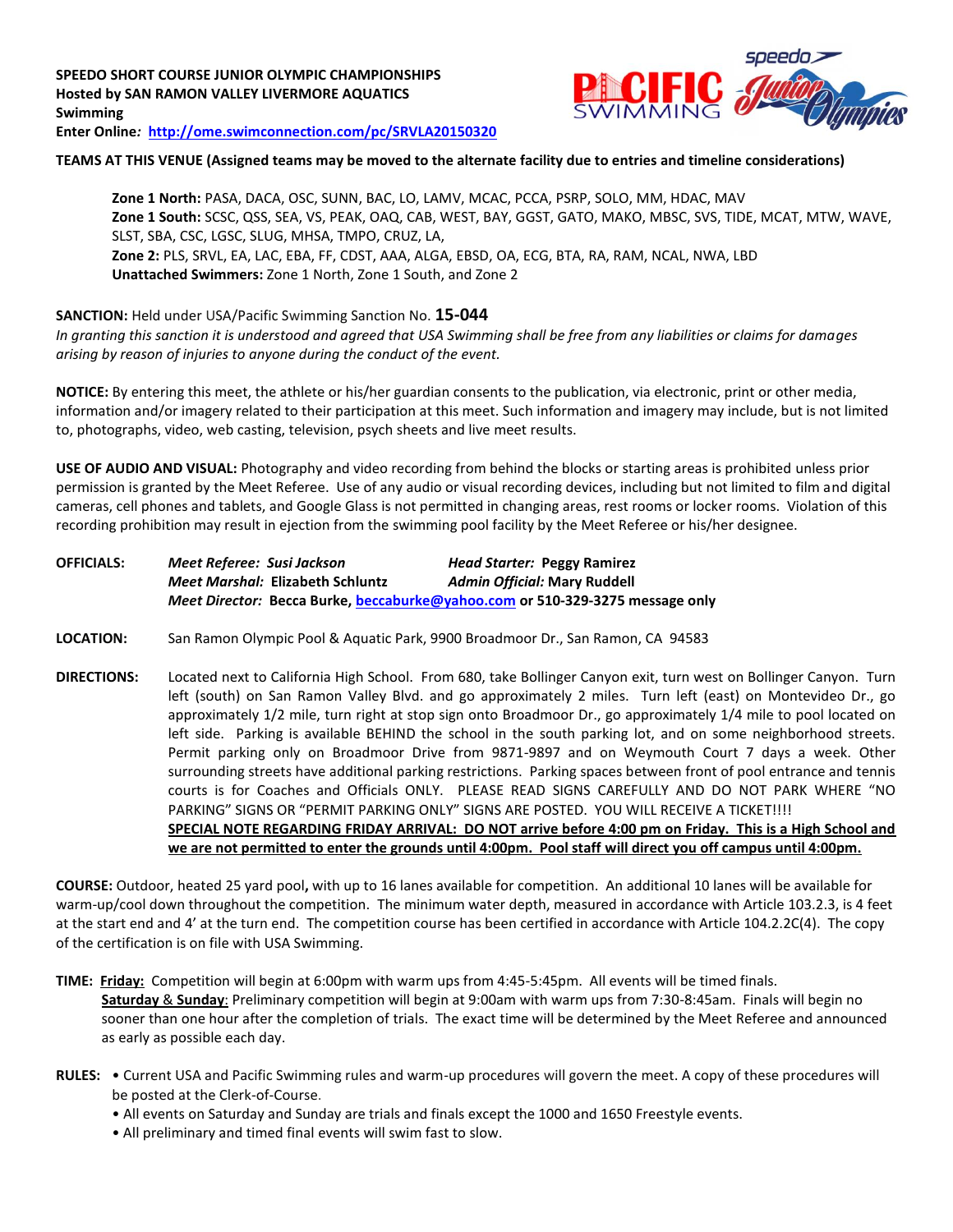• There will be two heats of finals (Championship Final and Consolation Final).

• Swimmers may enter as many events as they have met or exceeded the listed time standards; however, they may only compete in a maximum *three (3) events in any single day*. If a swimmer enters more than three (3) events, he or she will be required to scratch down to the *three (3)* event limit – no refunds will be given. Swimmers are further restricted to swimming no more than seven (7) events for the entire meet. This restriction includes distance events.

• If local conditions warrant it the Meet Referee, with the concurrence of the Meet Director, may require a mandatory scratch down. Immediate cash refunds will be made for any mandatory scratches.

• **All coaches and deck officials must wear their USA Swimming membership cards in a visible manner.**

• All swimmers in the 1000 and 1650 freestyle events must provide their own timers and lap counters. All swimmers in the 500 freestyle must provide their own lap counter.

**ATTENTION HIGH SCHOOL SWIMMERS (February through May):** If you are a high school swimmer in season, you need to be Unattached from this meet. It is the swimmers responsibility to be Unattached from this meet. You can un-attach at the meet if necessary. This does not apply to swimmers swimming under the rules of the Nevada Interscholastic Activities Association (NIAA).

**UNACCOMPANIED SWIMMERS:** Any USA-S athlete-member competing at the meet must be accompanied by a USA Swimming member-coach for the purposes of athlete supervision during warm-up, competition and warm-down. If a coach-member of the athlete's USA-S Club does not attend the meet to serve in said supervisory capacity, it is the responsibility of the swimmer or the swimmer's legal guardian to arrange for supervision by a USA-S member-coach. The Meet Director or Meet Referee may assist the swimmer in making arrangements for such supervision; however, it is recommended that such arrangements be made in advance of the meet by the athlete's USA-S Club Member-Coach.

**RACING STARTS:** Swimmers must be certified by a USA-S member-coach as being proficient in performing a racing start, or must start the race in the water. It is the responsibility of the swimmer or the swimmer's legal guardian to ensure compliance with this requirement.

# **RESTRICTIONS:**

- Smoking and the use of other tobacco products is prohibited on the pool deck, in the locker rooms, in spectator seating, on standing areas and in all areas used by swimmers, during the meet and during warm-up periods.
- Sale and use of alcoholic beverages is prohibited in all areas of the meet venue.
- No glass containers are allowed in the meet venue.
- No propane heater is permitted except for snack bar/meet operations.
- All shelters must be properly secured.
- Changing into or out of swimsuits other than in locker rooms or other designated areas is prohibited.
- All personal items must be removed from the lawn areas each day with the exception of pop-up frames. FRAMES ONLY may be left overnight on lawn areas. ALL OTHER PERSONAL ITEMS (chairs, coolers, towels, tarps etc.) must be removed from lawn areas. Leave at your own risk. Pool staff will remove and dispose of any items left on lawn areas overnight.
- *NO Pets allowed on deck, other than service assistance animals.*
- Destructive devices, to include but not limited to explosive devices and equipment, firearms [open or concealed], blades, knives, mace, stun guns and blunt objects are strictly prohibited in the swimming facility and its surrounding area. If observed, the Meet Referee or his/her designee may ask that these devices be stored safely away from the public or removed from the facility. Noncompliance may result in the reporting to law enforcement authorities and ejection from the facility. Law enforcement officers (LEO) are exempt per applicable laws.
- **ELIGIBILITY:** Swimmers must be current members of USA-S and enter their name and registration number on the meet entry card as they are shown on their Registration Card. If this is not done, it may be difficult to match the swimmer with the registration and times database. The meet host will check all swimmer registrations against the SWIMS database and if not found to be registered, the Meet Director shall accept the registration at the meet (a \$10 surcharge will be added to the regular registration fee). Duplicate registrations will be refunded by mail.
	- Swimmer must have met the "JO" time standard in every event entered. Entries with "NO TIME" will be rejected.

• Disabled swimmers are welcome to attend this meet and should contact the Meet Director or Meet Referee regarding any special accommodations on entry times and seeding per Pacific Swimming policy.

• Swimmers 19 years of age and over may compete in the meet for time only, no awards. Such swimmers must have met standards for the 17-18 age group and will be ineligible to swim finals.

• The swimmer's age will be the age of the swimmer on the first day of the meet.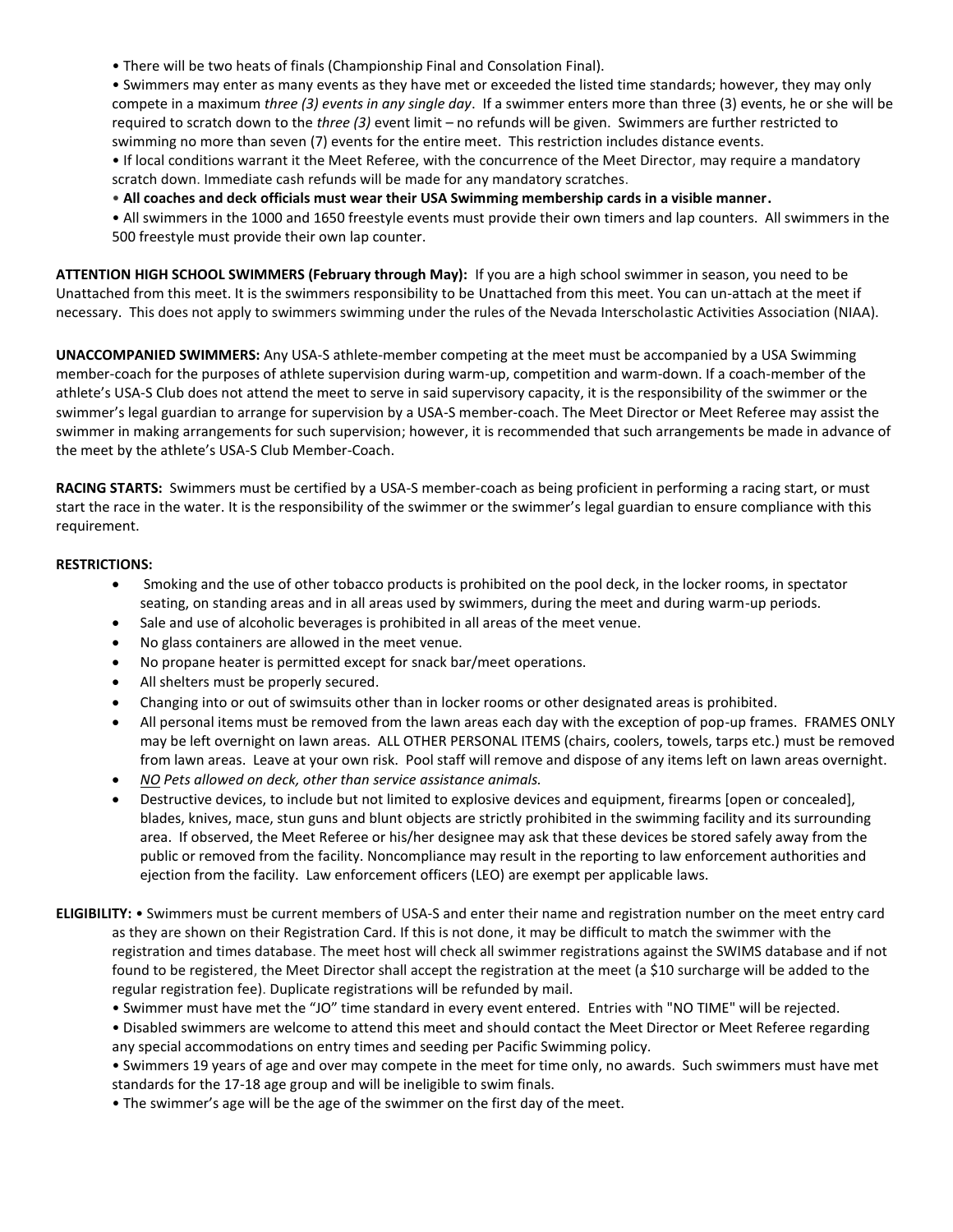**PROOF OF TIME:** Proof of time will be required for this meet per Pacific Swimming rule Section 4.C.2. All entry times will be verified against the USA Swimming SWIMS database and may be changed in accordance with Pacific Swimming Entry Time Verification Procedures. Entry times must have been achieved after October 20, 2013 and prior to the closing date of entries for the meet Monday, March 9, 2015 at 11:59 PM PST. If the time cannot be proven prior to the meet, the swimmer will be not be allowed to check-in for the event until the entry time has been proven. When possible, the coaches will be notified of the swimmers who have not proven their entry time. No refunds will be given if a time cannot be proven.

**ENTRY FEES**: \$7.50 per individual event, \$10.00 participation fee per swimmer. All entry fees MUST be included with entry.

**ONLINE ENTRIES:** To enter online go to **<http://ome.swimconnection.com/pc/SRVLA20150320>** to receive an immediate entry confirmation. This method requires payment by credit card. Swim Connection, LLC charges a processing fee for this service, equal to \$1 per swimmer plus 5% of the total Entry Fees. Please note that the processing fee is a separate fee from the Entry Fees. If you do not wish to pay the processing fee, enter the meet using a mail entry. **Entering online is a convenience, is completely voluntary, and is in no way required or expected of a swimmer by Pacific Swimming.** Online entries will be accepted through Monday, March 9, 2015

**MAILED OR HAND DELIVERED ENTRIES**: Entries must be on the attached consolidated entry form. Forms must be filled out completely and printed clearly with swimmers best time. Entries must be postmarked by midnight, Friday, March 6, 2015 or hand delivered by 6:30 p.m Monday, March 9, 2015. No late entries will be accepted. No refunds will be made, except mandatory scratch downs. Requests for confirmation of receipt of entries should include a self-addressed envelope.

Make check payable to: **SRVLA**

# **Mail/Hand Deliver entries to:**

Attention: Meet Entries 7598 Interlachen Ave, San Ramon, CA 94583

**SEEDING**: Event seeding will be in the following order [SCY] conforming short course yards, [LCM} non-conforming long course meters, and [SCM] non-conforming short course meters. USA Swimming rules 207.11.7B

**CHECK-IN**: The meet will be deck seeded. Swimmers must check-in at the Clerk of Course. Close of check-in for all events shall be no more than 60 minutes before the estimated time of the start of the first heat of the event. No event shall be closed more than 30 minutes before the scheduled start of the session. Swimmers who do not check-in will not be allowed to compete in the event.

#### **SCRATCHES**:

• Pacific Swimming scratch rules will be enforced. A copy will be posted at the clerk-of-course.

• Swimmers entered in a preliminary individual event in a Trials and Finals meet that is seeded on the deck that have checked in for that event, must swim in the event unless they notify the clerk of the course before seeding for that event has begun that they wish to scratch. Failure to swim in an event will result in being barred from their next preliminary individual event in which the swimmer is entered on that day or the next meet day, whichever is first.

• Any swimmer qualifying for any level of finals in an individual event who does not wish to compete must scratch within 30 minutes after the announcement of qualifiers. During this period, qualifiers may also notify the administrative referee / official that they may not intend to compete in consolation finals or finals. In this case, they must declare their final intention within 30 minutes after the announcement of qualifiers following their individual preliminary event.

• Any swimmer qualifying for a consolation final or final race in an individual event who fails to show up swim in said consolation final or final race prior to calling the alternate shall be barred from the remainder of any final events for that day. Should the swimmer have no additional final events for that day they will be barred from their next preliminary event on the next day of the meet they are entered.

• If the No-Show occurs on the last day that the swimmer is entered in an individual event in the meet, and no other individual event penalty is applicable, the swimmer shall then be fined \$100.00. The fine will be increased to \$150.00 if after 30 days of receiving the letter of notification the party has not made the payment

- **AWARDS:** Custom SPEEDO medals will be awarded to the top 8 finalists in all age groups 13-14 and below. NO AWARDS FOR 15-18 YEAR OLD SWIMMERS. All awards must be picked up at the meet. They will not be mailed.
- **ADMISSION:** Free. A three-day meet program will be available for a fee.
- **SNACK BAR:** Full Snack Bar will be available with options for breakfast, lunch and dinner.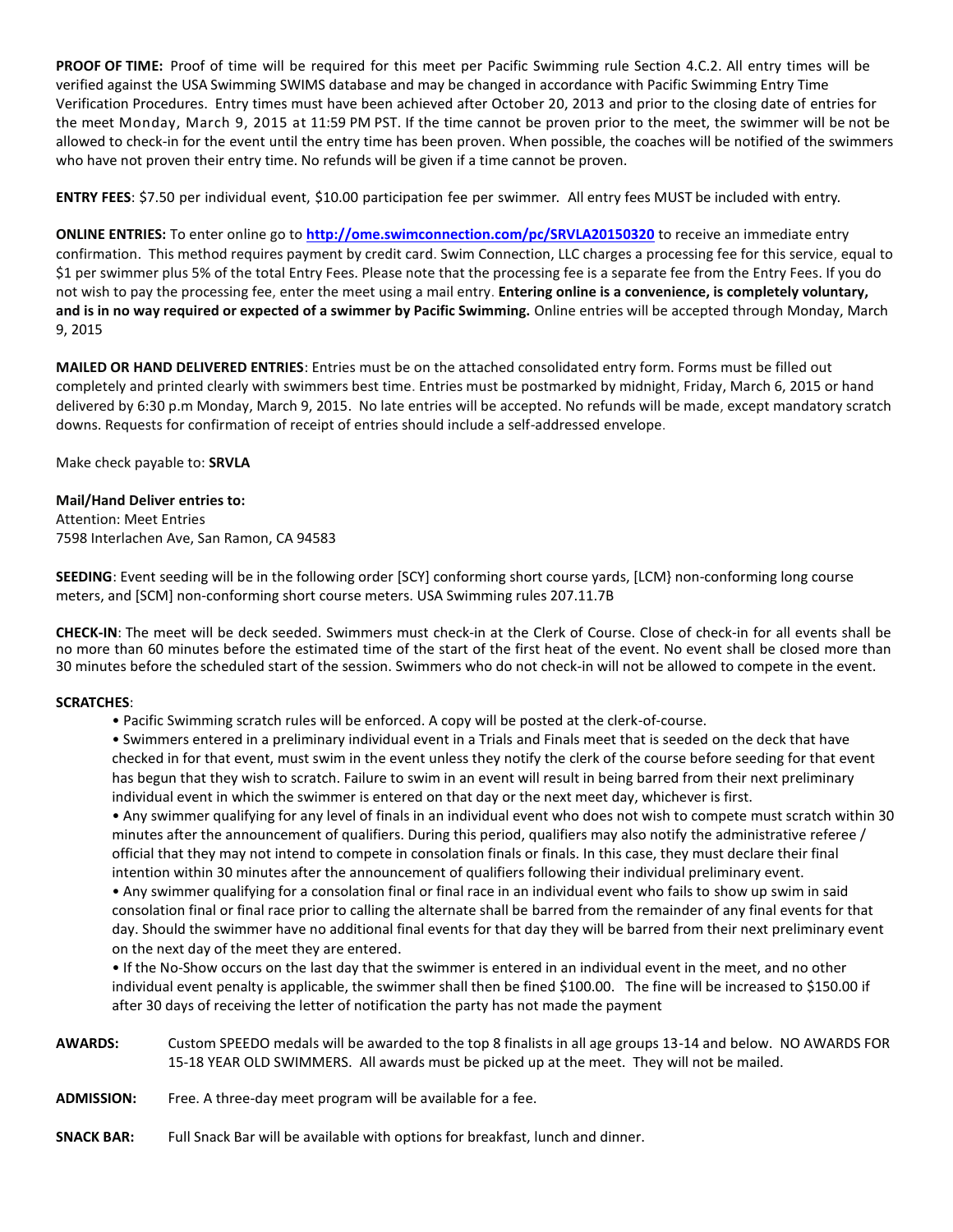- **VENDORS:** Swim equipment vendor will be on deck Saturday and Sunday. Junior Olympic event logo gear (t-shirts, sweatshirts, sweatpants etc.) will be on deck throughout the meet.
- **HOSPITALITY:** Lunches, dinner and refreshments will be provided for officials and coaches who show their current registration card. Snacks and drinks will be provided to timers.

**MISCELLANEOUS:** See host website for local hotel information.

### **EVENT SUMMARY:**

|                 | $10$ -Un        | 11-12            | $13 - 14$       | $15 - 18$       |  |
|-----------------|-----------------|------------------|-----------------|-----------------|--|
| <b>FRIDAY</b>   | 200 Free        | <b>500 Free</b>  | <b>500 Free</b> | <b>500 Free</b> |  |
|                 | <b>500 Free</b> | 400 IM           | 400 IM          | 400 IM          |  |
|                 | 100 IM          | 100 IM           | <b>100 Fly</b>  | <b>100 Fly</b>  |  |
|                 | 50 Fly          | 100 Breast       | 200 Breast      | 200 Breast      |  |
|                 | 100 Breast      | <b>200 Fly</b>   | 50 Free         | 50 Free         |  |
|                 | 50 Free         | 50 Free          | 200 Back        | 200 Back        |  |
| <b>SATURDAY</b> | 100 Back        | 100 Back         | 100 Free        | 100 Free        |  |
|                 |                 | 50 Fly           | 1000 Free       | 1000 Free       |  |
|                 |                 | 200 Free         |                 |                 |  |
|                 |                 | 1000 Free        |                 |                 |  |
|                 | 200 IM          | 200 IM           | 200 IM          | 200 IM          |  |
|                 | 50 Breast       | 50 Breast        | 100 Breast      | 100 Breast      |  |
|                 | 100 Free        | 100 Fly          | 200 Free        | 200 Free        |  |
|                 | 50 Back         | 100 Free         | 100 Back        | 100 Back        |  |
| <b>SUNDAY</b>   | <b>100 Fly</b>  | 50 Back          | 200 Fly         | 200 Fly         |  |
|                 |                 | 200 Breast       | 1650 Free       | 1650 Free       |  |
|                 |                 | 200 Back         |                 |                 |  |
|                 |                 | <b>1650 Free</b> |                 |                 |  |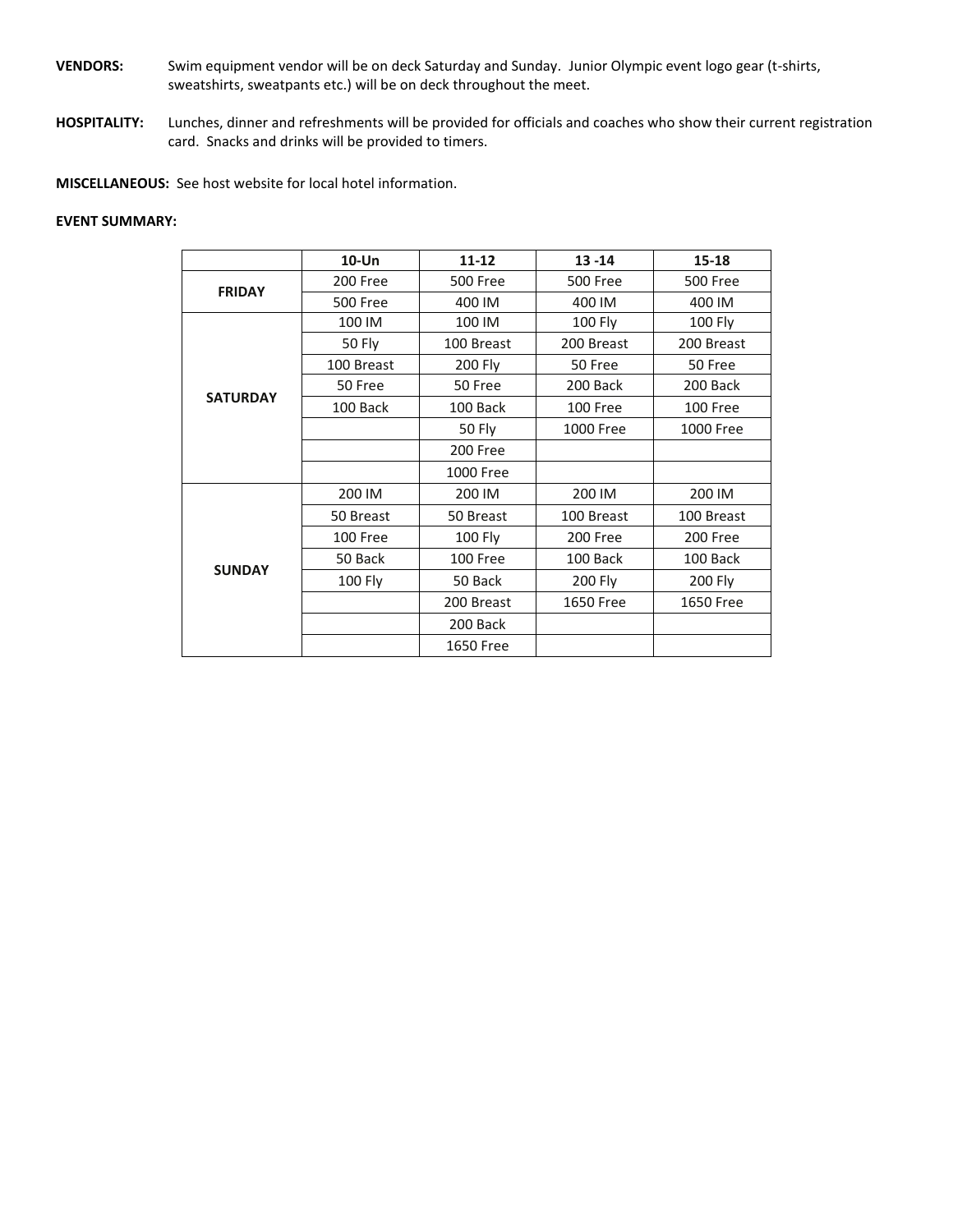#### **ORDER OF EVENTS:**

| Friday, March 20 |                                      |    |  |  |  |
|------------------|--------------------------------------|----|--|--|--|
| Girls<br>Event#  | <b>Boys</b><br>Event#                |    |  |  |  |
| 1                | <b>Description</b><br>10-Un 200 Free | 2  |  |  |  |
| 3                | 11-12 500 Free                       | 4  |  |  |  |
| 5                | 13-14 500 Free*                      | 6  |  |  |  |
|                  | 15-18 500 Free*                      |    |  |  |  |
| 7                | 10-Un 500 Free                       | 8  |  |  |  |
| ٩                | 11-12 400 IM                         | 10 |  |  |  |
| 11               | 13-14 400 IM*                        |    |  |  |  |
|                  | 15-18 400 IM*                        | 12 |  |  |  |

|                | Friday, March 20   |                |        | Saturday, March 21           |             | Sunday, March 22 |                                                                                                                                                                                                                                                                                                                                                                                   |             |
|----------------|--------------------|----------------|--------|------------------------------|-------------|------------------|-----------------------------------------------------------------------------------------------------------------------------------------------------------------------------------------------------------------------------------------------------------------------------------------------------------------------------------------------------------------------------------|-------------|
| irls           | Event Age Group &  | <b>Boys</b>    | Girls  | <b>Event Age Group &amp;</b> | <b>Boys</b> | Girls            | Event Age Group &                                                                                                                                                                                                                                                                                                                                                                 | <b>Boys</b> |
| nt#            | <b>Description</b> | Event#         | Event# | <b>Description</b>           | Event#      | Event#           |                                                                                                                                                                                                                                                                                                                                                                                   | Event       |
| $\mathbf{1}$   | 10-Un 200 Free     | $\overline{2}$ | 13     | 10-Un 100 IM                 | 14          | 59               | 11-12 200 IM                                                                                                                                                                                                                                                                                                                                                                      | 60          |
| 3              | 11-12 500 Free     | $\overline{4}$ | 15     | 11-12 100 IM                 | 16          | 61               | 10-Un 200 IM                                                                                                                                                                                                                                                                                                                                                                      | 62          |
| 5              | 13-14 500 Free*    |                | 17     | 13-14 100 Fly                | 18          | 63               | 13-14 200 IM                                                                                                                                                                                                                                                                                                                                                                      | 64          |
|                | 15-18 500 Free*    | 6              | 19     | 15-18 100 Fly                | 20          | 65               | 15-18 200 IM                                                                                                                                                                                                                                                                                                                                                                      | 66          |
| 7              | 10-Un 500 Free     | 8              | 21     | 10-Un 50 Fly                 | 22          | 67               | 11-12 50 Breast                                                                                                                                                                                                                                                                                                                                                                   | 68          |
| 9              | 11-12 400 IM       | 10             | 23     | 11-12 100 Breast             | 24          | 69               | 10-Un 50 Breast                                                                                                                                                                                                                                                                                                                                                                   | 70          |
| $\overline{1}$ | 13-14 400 IM*      |                | 25     | 13-14 200 Breast             | 26          | 71               | <b>Description</b><br>11-12 100 Fly<br>13-14 100 Breast<br>15-18 100 Breast<br>11-12 100 Free<br>10-Un 100 Free<br>13-14 200 Free<br>15-18 200 Free<br>11-12 50 Back<br>10-Un 50 Back<br>11-12 200 Breast<br>13-14 100 Back<br>15-18 100 Back<br>11-12 200 Back<br>10-Un 100 Fly<br>13-14 200 Fly<br>15-18 200 Fly<br>11-12 1650 Free*+<br>13-14 1650 Free*+<br>15-18 1650 Free*+ | 72          |
|                | 15-18 400 IM*      | 12             | 27     | 15-18 200 Breast             | 28          | 73               |                                                                                                                                                                                                                                                                                                                                                                                   | 74          |
|                |                    |                | 29     | 11-12 200 Fly                | 30          | 75               |                                                                                                                                                                                                                                                                                                                                                                                   | 76          |
|                |                    |                | 31     | 10-Un 100 Breast             | 32          | 77               |                                                                                                                                                                                                                                                                                                                                                                                   | 78          |
|                |                    |                | 33     | 11-12 50 Free                | 34          | 79               |                                                                                                                                                                                                                                                                                                                                                                                   | 80          |
|                |                    |                | 35     | 13-14 50 Free                | 36          | 81               |                                                                                                                                                                                                                                                                                                                                                                                   | 82          |
|                |                    |                | 37     | 15-18 50 Free                | 38          | 83               |                                                                                                                                                                                                                                                                                                                                                                                   | 84          |
|                |                    |                | 39     | 10-Un 50 Free                | 40          | 85               |                                                                                                                                                                                                                                                                                                                                                                                   | 86          |
|                |                    |                | 41     | 11-12 100 Back               | 42          | 87               |                                                                                                                                                                                                                                                                                                                                                                                   | 88          |
|                |                    |                | 43     | 13-14 200 Back               | 44          | 89               |                                                                                                                                                                                                                                                                                                                                                                                   | 90          |
|                |                    |                | 45     | 15-18 200 Back               | 46          | 91               |                                                                                                                                                                                                                                                                                                                                                                                   | 92          |
|                |                    |                | 47     | 11-12 50 Fly                 | 48          | 93               |                                                                                                                                                                                                                                                                                                                                                                                   | 94          |
|                |                    |                | 49     | 10-Un 100 Back               | 50          | 95               |                                                                                                                                                                                                                                                                                                                                                                                   | 96          |
|                |                    |                | 51     | 11-12 200 Free               | 52          | 97               |                                                                                                                                                                                                                                                                                                                                                                                   | 98          |
|                |                    |                | 53     | 13-14 100 Free               | 54          | 99               |                                                                                                                                                                                                                                                                                                                                                                                   | 100         |
|                |                    |                | 55     | 15-18 100 Free               | 56          | 101              |                                                                                                                                                                                                                                                                                                                                                                                   | 102         |
|                |                    |                |        | 11-12 1000 Free*+            |             |                  |                                                                                                                                                                                                                                                                                                                                                                                   |             |
|                |                    |                | 57     | 13-14 1000 Free*+            | 58          | 103              |                                                                                                                                                                                                                                                                                                                                                                                   | 104         |
|                |                    |                |        | 15-18 1000 Free*+            |             |                  |                                                                                                                                                                                                                                                                                                                                                                                   |             |

**Boys Event #**

**\*Event will swim together, but be awarded separately.**

**+ 1000 & 1650 Freestyle events will swim after the conclusion of the last trial event and before the starts of the finals session each day. Swimmers in these events as well as the 500 must provide their own times and lap counters.**

**Time Standards are listed a[t http://www.pacswim.org/userfiles/cms/documents/809/jos-1415.pdf](http://www.pacswim.org/userfiles/cms/documents/809/jos-1415.pdf)**